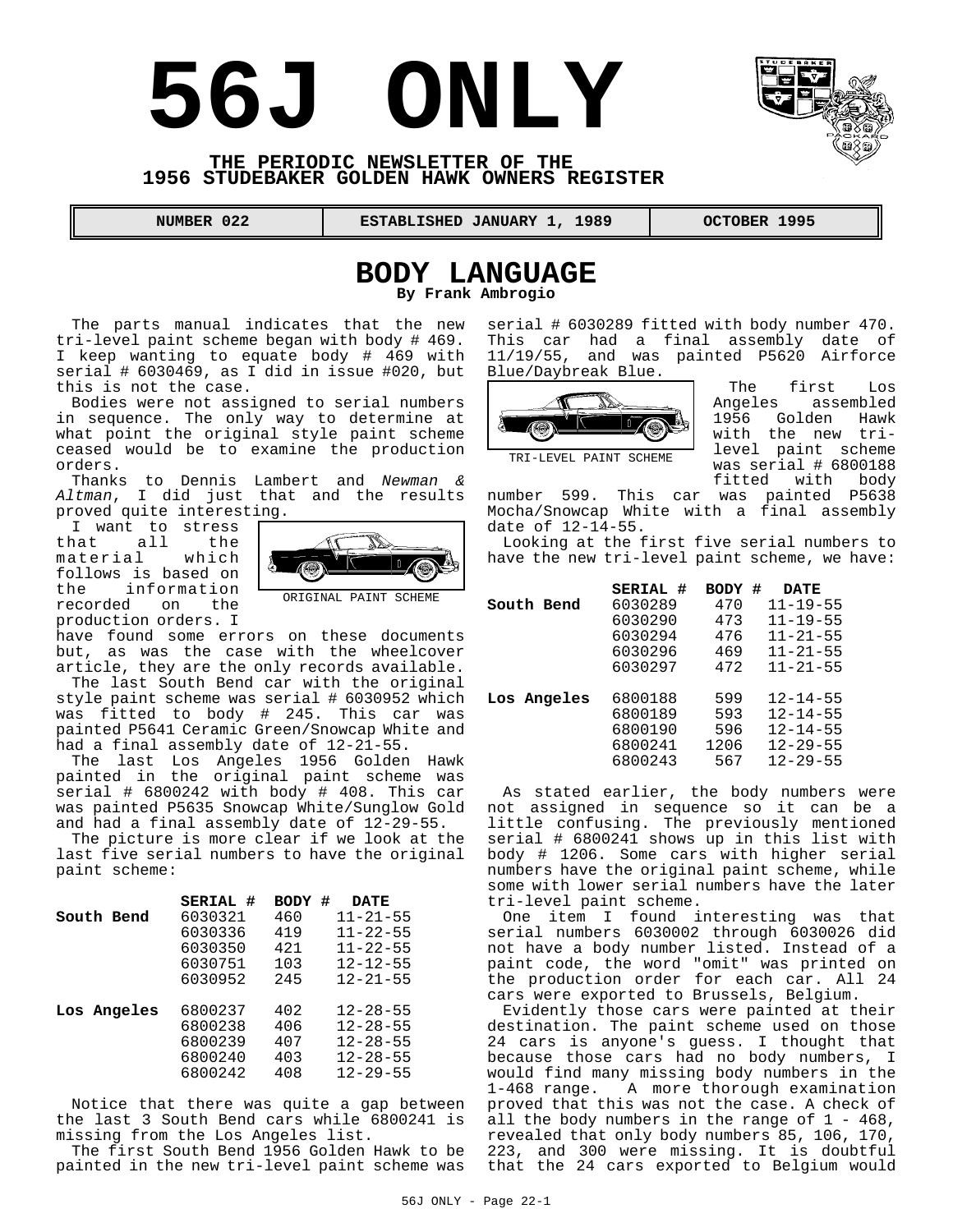have had body numbers higher than 468 since they were among the first 26 cars produced.

I decided that I would try to see if I could find any clues that might help me locate these 5 missing body numbers and thus determine which serial number might be assigned.

The first clue came when I discovered that both serial # 6030058 and 6030059 were listed with body # 107. Body # 106 was not listed for any serial number. It is most likely that one of the above serial numbers (6030058 or 6030059) was built with body # 106.

The second clue involved body # 170. The production order for serial # 6800118 did not show a body number. In looking over the list, I noticed that serial #s 6800114 through 6800117 were assigned body #s 166 - 169. Serial #s 6800119 through 6800121 were assigned body # 171 - 173. It seems almost certain that serial # 6800118 was assigned to body # 170. Unfortunately, none of these serial numbers is registered in our group, so we will probably never know the real story.

Finally, serial #s 6030104 and 6800038 both showed body # 22 on their production orders. Upon closer examination, I noticed that for serial 6030104, the body # 22 was followed by a funny inverted arc which looks very much like this  $\overline{22}$ . Since body # 223 was missing, I decided that 6030104 probably had body # 223. The inverted arc was probably the bottom part of a 3. In many instances, a series of body numbers (not necessarily in sequence) ran within a range of serial numbers. Serial 6030110 had body # 222 and 6030099 had body # 224 so this fits in the general range.

If all the above is correct, this leaves only body #s 85, and 300 unaccounted for. Since I was unable to look at every production order, either or both of these body numbers may appear on a serial number beyond the area I was able to check.

I'm not familiar with the production process used by Studebaker. I suppose a few bodies could have been built, painted, and stored in a corner somewhere. As a particular colored body was needed, one could have been snatched from the pile and mounted on the appropriate serial number. Does anyone know the procedure?

Due to the random assignment of body numbers, the paint scheme change cannot be tied to any particular serial number. For the period of 10-28-55 through 12-21-55 in South Bend, and 12-14-55 through 12-29-55 in Los Angeles, both paint schemes were being used.

The body number remains the only way to tell which paint scheme was used on any given car. Body # 1-468 was painted the original paint scheme while body numbers 469 through the end were painted the tri-level scheme.

## *AIR CLEANER (OIL BATH) DECAL*



I was finally able to get the air cleaner (oil bath) decal reproduced. This is the decal with the special wording we have

discussed in previous issues. I am sure it was used on at least some, if not all, 1956 Golden Hawks. The yellow/black/white decal is approximately the same size as shown above at  $3" X 1-5/8".$ 

The decal on your car's air cleaner may be different from the one above, and may very well be the correct one. We may never know if all the 1956 Golden Hawks used the same air cleaner decal or if more than one was used.

According to the *1955-58 Chassis Parts Catalog*, the 1956 Golden Hawk had its own air cleaner. Part Number 1540431 is the only one listed for the *56J*. The other wet type air cleaner for a 4 barrel carburetor (C-K models) was 5366618x3. That one was used for *all eights except 56J, 57L, and 58L*. Models 57L and 58L are Packards. The wet type air cleaner used on *non C-K* models was part # 536617x3.

I don't know what the difference in air clearners would be as they all look alike to me. Since the 1956 Golden Hawk air cleaner had a special part number, most likely the decals would be the same for all 1956 Golden Hawks.

Member Jim Bella of North Liberty, Indiana recently sent me a very detailed photo of the original decal from his 1956 Golden Hawk and it is the same as the one shown above.

Several of the Studebaker vendors have many different style decals available. The price is in the \$6.00 range. If your decal has ever been replaced, chances are it was replaced with one of these different styles.

If you want one like the one shown here, it is now available exclusively through *your 1956 Studebaker Golden Hawk Owners Register* at \$4.00 plus the usual SASE. I have added this item to the decal ad at the end of this issue.

#### **STEERING WHEEL PROJECT MAKES A U-TURN**

Member Doug Jackman informed me that *W W Motor Cars & Parts, Inc.,* was no longer recasting our steering wheels at the \$380 price. I wrote to them for more information. Their response follows:

*W W Motor Cars & Parts, Inc. June 21, 1995 Dear Mr. Ambrogio:*

*Recently we have had the unpleasant task of informing many of our past customers of a drastic price increase in steering wheel recasting. I am sorry we will not be able to continue our previous arrangement, but I*

*would like to explain. About a year ago, our accountant recommended we examine the steering wheel department because it appeared to him that it was not operating at peak efficiency. As we examined, we discovered that there were*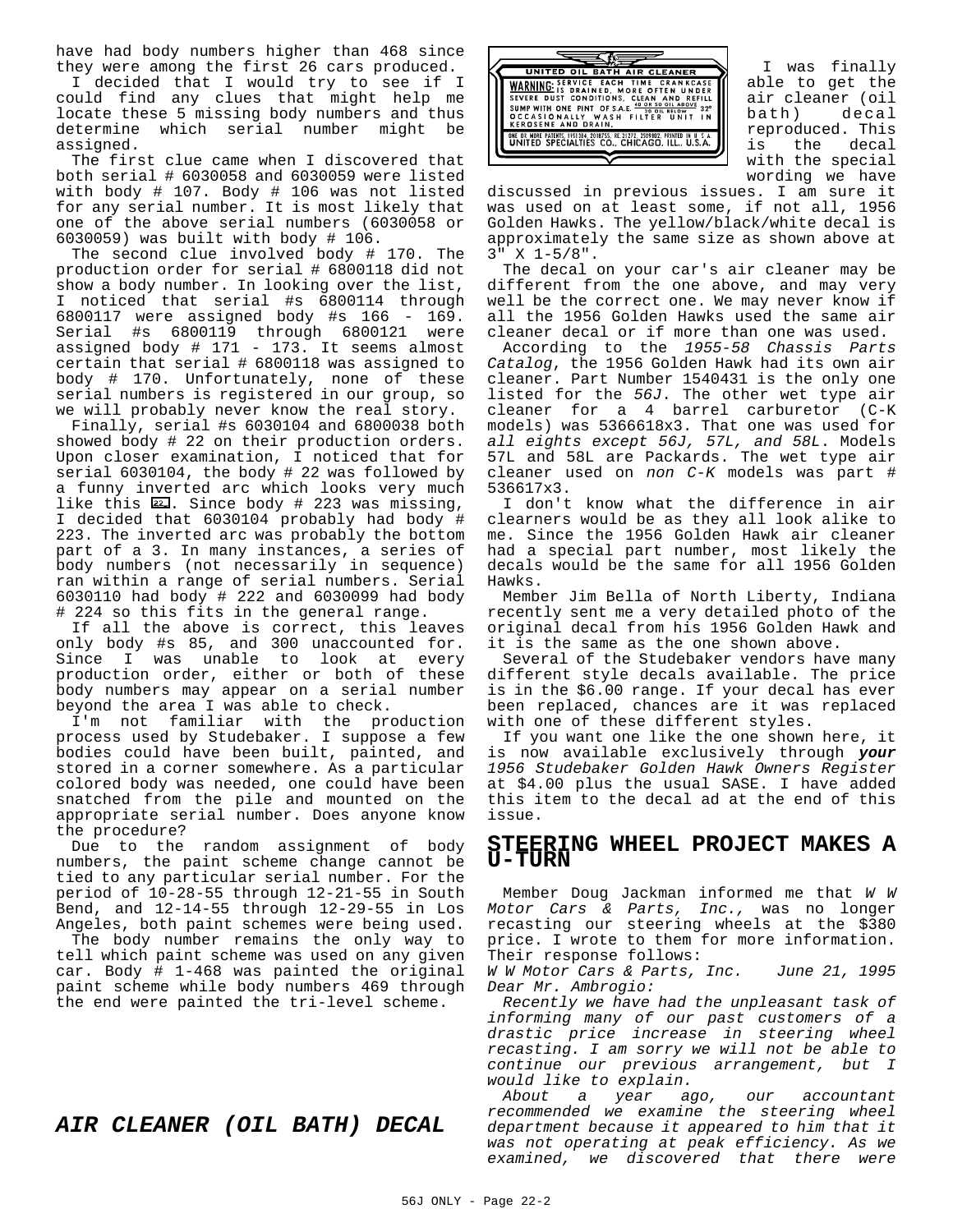*indeed some major flaws in the operation and we were losing money. We made some changes, raised the prices, and continued to observe. What we observed was that with our current process, (non-vacuum mold and hand sanding and polishing), in the context of a restoration shop, there is no way to charge a flat fee and still have an acceptable profit margin. By acceptable, I mean a number above zero. Unfortunately, other income from the shop had been masking losses in the steering wheel department.*

*We decided to close it down. The calls for steering wheels, however, kept coming. We feel obligated to provide the service in some way while there is such need for it, but cannot go on losing money.*

*We are currently seeking a buyer for the process. We feel that an individual working from his home would be able to do the work at a much lower cost than we can. An individual would have less overhead and no salaries to contend with.*

*Until we find a buyer, we will do the recasts on a time and materials basis. Our labor rate is \$30.00 per hour and because of the time involved in sanding and polishing, it could very well be as much as \$1,000.00. The average wheel takes at least 20 hours, even if all goes exceptionally well, which it usually doesn't.*

*Again, I regret that this is the case. however it is unavoidable. I thank you for your business, as well as the word-of-mouth advertising you have obviously been giving us. We look forward to serving you again in the future.*

*Sincerely,*

*(Mrs.) Lisabeth W. Wenger Office Manager* 

The steering wheel article in issue 014 (August 1992), listed another company (*The J. B. Donaldson Company, 2533 West Cypress Street, Phoenix, Arizona 85009, 602-278-4505)* which remanufactured wheels. I wrote to them at the same time I wrote to *WW Motor Cars &* Parts, Inc., but I never received a reply.

I called the company and spoke to a lady named Mary. She told me that they could probably remanufacture the wheel at a cost of about \$325 if they have a mold. If they have to make a mold, the first wheel would be approximately \$475. She sent a brochure and a letter which follows:

*Hi Frank 9-14-95*

*I'm enclosing a couple of brochures and a price list of molds we now have available. If you would just send one wheel I could call you back with a price. Sorry it has taken so long to get back with you (business has been good.)*

*Maybe you could send us a copy of your club's newsletter (See if I can get Mr. Donaldson's attention with that.) Actually, we have two businesses going here. American Fiberglas mostly manufactures large fiberglass water tanks, as you probably know, Arizona doesn't have water like Florida.)*

*Keep in touch - Mary*

Perhaps if we sent several wheels at one time, they might waive the cost of producing the mold. Another option would be to start a fund to produce the mold and get the project started. Anyone interested in handling this venture, or contributing to the cost of making the mold, can drop me a note. I'd appreciate any suggestions.

## *BACK-UP LIGHTS*

Member Bob Strait, and *Westmoreland Studebaker's* Craig Piper (who restored Bob's car), asked if the spacers on the back-up lamps were used on 1956 Golden hawks. The item is<br>shown as 0632-3, shown as 0632-3, part # 1540328 in electrical



section of the parts manual. It is not listed for the 56J.

I bought two new old stock sets of back-up lamps several years ago and mounted them with the spacers. I still have the old back-up lamps. One of them is still mounted to the rear bumper gravel deflector which I replaced when I had the car painted.

This car came with back-up lamps and, judging by their condition, I would have to say they are the originals. They were mounted with the spacers.

My second car did not come from the factory with back-up lamps. They were added by the original owner, and they too had the spacers.

Page 17 of the April 1956 issue of *Hot Rod magazine* shows a rear view of a 1956 Golden Hawk with back-up lamps. Even without using my magnifying glass, I can see that the spacers are present on the lamps. A look at several other magazines of the era also seem to indicate that the spacers were present.

I don't know why the spacer is not listed for the 1956 Golden Hawk as that area of the car is the same as the other Hawks of 1956.

Does anyone have more information on this?

#### **HEADLINER UPDATE**

Rene Hargar of *Phamtom Auto Works* in Knoxville, Tennessee, has reproduced the four piece headliner for our cars. I was able to see one in Dearborn at the *31st International Studebaker Drivers Club Meet*.

Rene said he was trying to improve on the product. One item of concern was to be able to form the ends so the four pieces could be shipped and installed without the buyer having to bend the ends to fit the roof contour.

A second item dealt with the hole pattern. On original headliners, the holes are arranged in a 45 degree angle with respect to the front

to back placement of the headliner. On the sample Rene had at the meet, the rows of holes were at 90 degrees and ran straight from front to back and side to side.

Those two items may be corrected by this time, so if you are interested in a new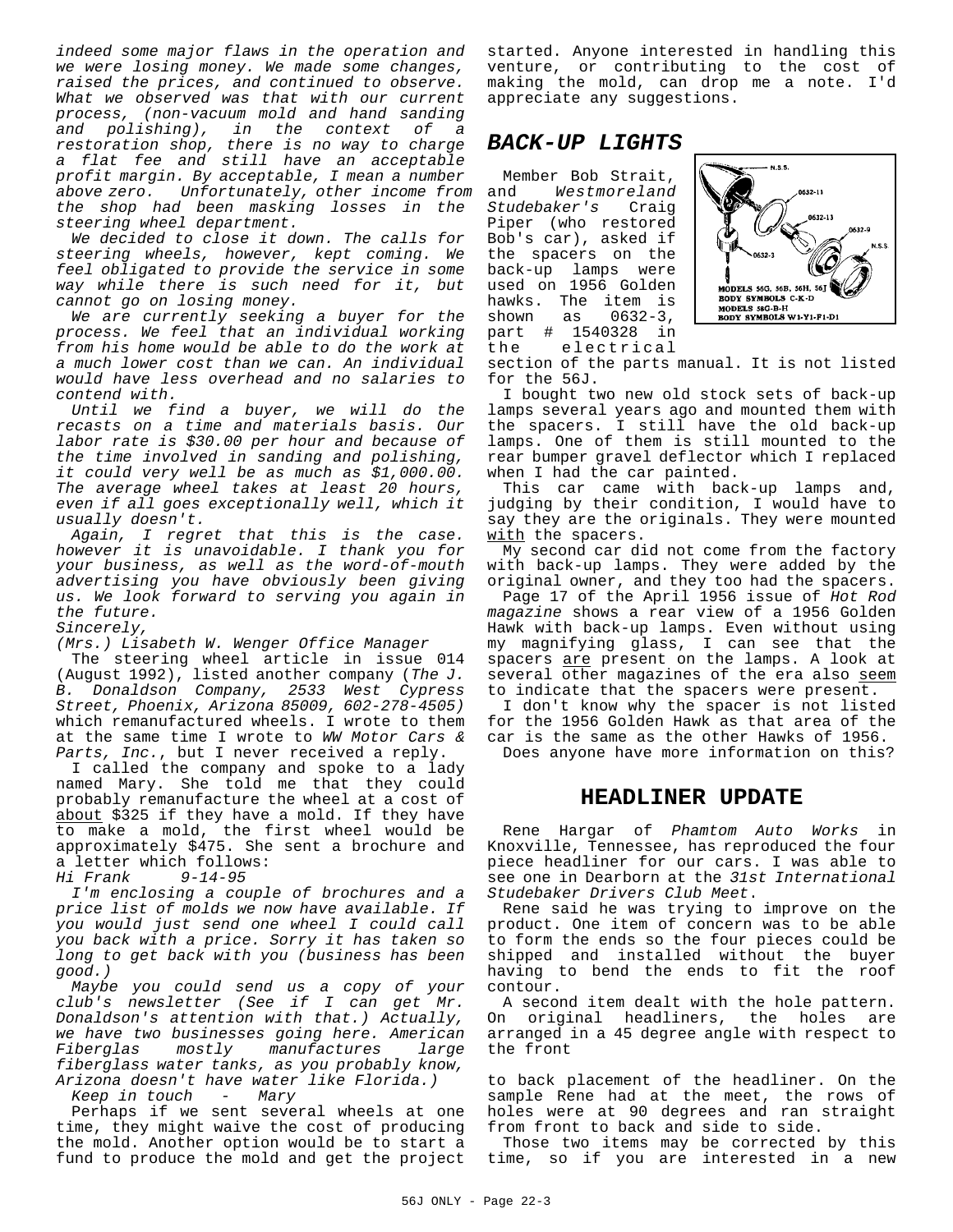headliner for your 1956 Golden Hawk (or Sky Hawk), give Rene a call. He can give you the up to date information.

The price is a healthy \$250.00 (and may change) and it could be several months from order time to actual delivery.

## **FROM THE MAILBAG**

(Edited as required.)

**BILL LADROGA HOLDEN, MA** May 25 - Sept 19 1995



It was a pleasure for my wife Lucille and I to visit you in March and

carefully examine both of your Golden Hawks. My Mocha and Snowcap White Hawk restoration will be the better for having seen yours. The video that I took of the cars came out fine and will give me an authentic reference for the restoration of my Hawk.

While vacationing in Sarasota, we also got a chance to visit with Bob Palmer to inspect and videotape his Daybreak Blue/Snowcap White Golden Hawk. He even took me out for a drive in it. It's quite a head-turner!

As a result of my visit with you, I've decided that I'm going to have the Snowcap White color changed to Doeskin on our GH when I have the car painted. The Mocha/Doeskin combination is just too beautiful to pass up. However, I'll have to sell one or both of my other Studebakers to start the full restoration of the Hawk. My black 1953 Champion Regal coupe and 1957 President Classic are fully restored and beautiful automobiles, but my car insurance is costing me a fortune, even if the three cars are registered as antiques!

The article on wheelcovers in issue # 021 of *56J Only* (another priceless issue) was outstanding! While my Hawk was originally ordered with the AC-2738 wheelcovers, to me, it just plain looks better with the AC-2799 spoke-style wheelcovers, so that's the way it's going to stay. Not to use it as an excuse, but I couldn't agree more with Dick Quinn's article on Studebaker authenticity issues in the June 1995 issue of *Turning Wheels*. I'll get off my soapbox because I do have a couple of comments and questions.

My tachometer wiring was pretty well shot. The insulation was dried out, cracked and, had bare wiring shorting out all over the place. I took the advice of *56J Only* writers and rewired it with three-conductor extension cord wire. It wasn't quite as easy as I expected. You have to carefully pry open the tabs on the aluminum connectors so as to not break them, take out the Micarta insulators and unsolder the wires. Extension cord wire is also just a little too large in diameter to fit into the connector housings, so you have to cut the outer insulation just short of the connector. When you solder the three wires in place and pull up on the aluminum housings, the three wires are slightly exposed.

A small detail, but it took several hours to do a good job on the cable. It was also a little tricky resoldering the contacts at the brushes in the distributor sending unit. The brushes and leads are fairly delicate and you have to be careful. The brushes are spring loaded and want to go "sproing", so watch the tiny springs, and keep track of wire polarities!

I'm toying with the idea of installing back-up lights on the Hawk, but I'm having trouble finding a good pair. Any reader have a good pair for sale? I looked at the tear-drop shaped chromed clearance lights that are available in Harley-Davidson motorcycle shops that are sometimes used as substitutes, but they looked too cheap to me and were not available with clear lenses.

After visiting Bob Palmer in Sarasota and looking at his Los Angeles-produced car, I noticed that his lower body aluminum trim has two rows of sheet metal screws holding the pieces to the body. I don't know if that is the way the car was assembled in Los Angeles, or whether the museum restoration shop added them when the car was re-done. When I look in your wonderful, time-saving *1956 Studebaker Golden Hawk Parts Catalog*, that I bought from you, I noticed that enough fasteners are listed to provide for two rows on each piece, but my Hawk only has one row of sheet metal screws along each of the three pieces. I didn't get close enough with my videocamera to your cars to be able to tell how many rows of fasteners are on both your Hawks. What's the correct way of screwing the side moldings to the body? Do I have something different on my car?

I installed a larger-diameter front sway bar from a later Studebaker. The heftier bar really improves the handling. The GH does much better in the corners, with much less front end plowing. The later bar is bent differently from the 1956 and needs the two forward frame stand-offs from the later car. Two body bolts have to be removed from the front of the GH frame and the two stand-offs take their place. Well worth the effort!

Another tip is the heater blower motor. Mine died recently and I found a substitute at good old *NAPA*. Their *Balkamp* BK.455-1063 blower motor works, but two modifications have to be done. There is a housing cooling hole, common for later cars, that has to be plugged. I put a square piece of rubber over it with *3M* weather-stripping cement and put a strip of duct tape over it to make sure it stays weather-proof under the fender. The other thing that has to be done is to remove the two long motor bolts and reverse them. The ones sticking out on the shaft end are too short. The bolts have one set of nuts swaged in so you can't just adjust the thread length. Once the bolts are turned around and the nuts tightened, the ends are just long enough.

I was also able to find someone I work with to repair my clock. After 40 years, the rubber mounting grommets were pretty well "cooked" and little pieces of rubber clogged the works. The clock itself was in remarkably good condition. After putting in new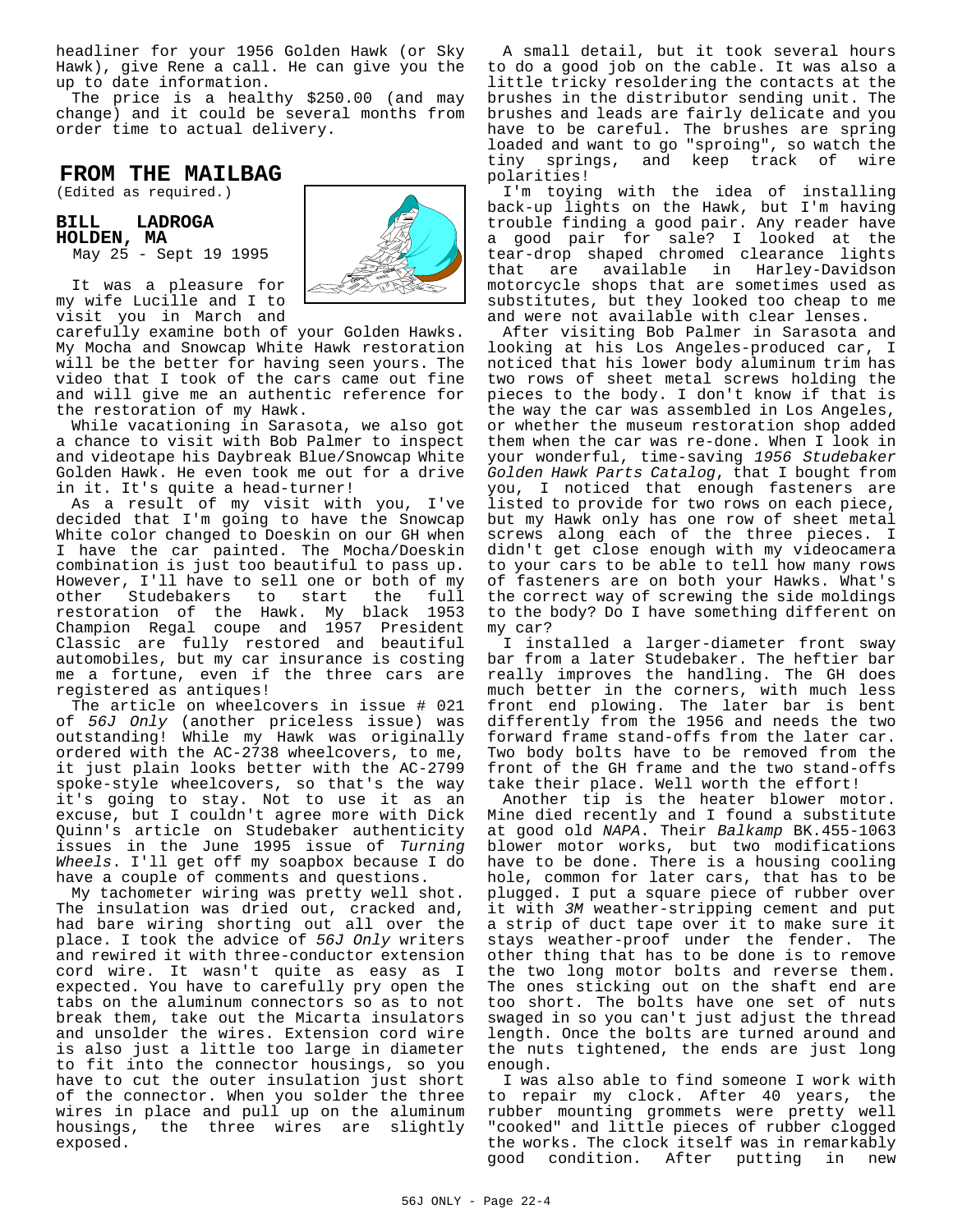grommets, cleaning the clock and oiling it with clock oil, the clock runs just like new!

I found ignition wires that work for the Golden Hawk. As you know, my Hawk was one of the earlier ones so it had the double, closely spaced ignition wire stand-offs on each side of the engine. I wanted the later brackets and 1 found an NOS pair of the later 6489377 and 6489917 widely-spaced brackets and grommets from *Patrician Industries, 22644 Nona, Dearborn, MI 48124*. They even came in the original S-P envelope!

The ignition wires were another thing. *Patrician* didn't have any, so I bought a set from *Kanter*. They sent me a universal set from Husky, # 40 80. They were pretty poor quality and even had the FAA-banned copper wire cores. They were all too long so I had to cut them. After I installed them and brought the car to be tuned on a computerized machine, the wires were so bad they arced at the plug terminals because of the poor crimping.

I then went to our local *NAPA* distributor. They didn't have a reference to the Packard 352, but I was able to go completely through their stock to find a close wire match. I ended up with NAPA 700103 wires, which fit early Chevy V-8's.

They are made by Belden and have a carbon core and right angle plug boots. You really need right angle boots if you have power steering, there's so little room between the steering box and the two rear plugs on the driver's side.

The 700103 wires are also too long, so you have to cut them and put NAPA 727003 terminals on the distributor ends. The wires work well, so it's worth the effort.

Aftermarket sway bars are available for Hawks, but the rear sway bar shown in the Chassis Manual for 1955 to 1958 Studebaker Presidents also fits the 56J Golden Hawk. Even the mounting holes are in the 56J frame, since they all use the same 120-1/2" wheelbase frame. The bar is a little on the small side, but it does improve the handling and it's better than no bar at all. Taking the bar out of a President and putting it in the 56J is a nuisance. You have to take the rear wheels off, unbolt the rear muffler mounting brackets to slide the bar far enough forward above the mufflers, and unbolt the bottom of one of the rear shocks, depending upon which side you take the bar out from. I took it out from the driver's side. Taking off the links between the sway bar and the leaf spring bottom plates before you remove or install the bar helps. Maybe it works some other way, but that's the way it worked for me in the driveway!

With my recent entire front end rebuild and N.O.S. Saginaw power steering box from *Newman & Altman*, this rear bar, and the beefier front sway bar from a later Hawk, the GH handles pretty well. The "piece de resistance" would probably be wide whitewall radial tires, but at more than \$125 apiece, I haven't taken the plunge yet. Hawk owners I have talked to who have installed radial tires say that the cars handle much better.

Of course, if you have your car judged at a Studebaker show, points will be deducted.

For those who might need Ultramatic repairs, two sources are currently not available. Tom Doherty in Massachusetts is temporarily not in business and Harold Gibson died three years ago. There was a reference to Harold in *56J Only* a while back, so I called him and ended up talking with his widow.

 There is a turbine-like whine in my Ultramatic in first and second. It runs fine (no slippage) but it makes a peculiar whine, almost like a supercharger. I saw Tom Doherty in Massachusetts and he tells me that it's probably the torque converter. He plans to be back in business soon, and he's going to look at it then. Newman & Altman still has a few Ultra-matic torque converters in stock!

Keep up the dedicatlon and good work, Frank! Enclosed is a donation to keep the newsletter coming. Happy Hawking

#### *PATRICK SCHAFER PHILO, CALIFORNIA* May 29, 1995

My radiator baffle staples are the same as Luther Jackson's car, that is, from the firewall toward the front. The air cleaner decal is the same as the one appearing in the last newsletter.

My distributor/tachometer strap hold down is broken. Does anyone know where I can get this strange double clip set-up?

#### *DOUG JACKMAN MUSCATINE, IOWA* June 1, 1995

Thanks for your letter concerning the rear fenders for the 56J. I purchased the pair, so I have made great strides in the body work department, in spite of not having done any actual work! The front suspension is now done, and am moving on to the body as time permits.

My wife Pam and I were in Springfield, Missouri, on business last week, and while there I took the opportunity to contact Cliff Hall, who according to the most useful club roster is a 56J owner. Had a nice visit with Cliff and spent most of a morning discussing Golden Hawks. His business is restoring Corvettes, and he commented on how his Corvette friends were puzzled as to why he'd want a Studebaker. I said just tell them you finally decided to get a fast car!

Cliff did make a comment concerning the<br>Golden Hawk's camshaft, that its camshaft, that its specifications were different than the standard Packard 352's. I had been led to believe that the 56J's cam was identical to the Packards, and in fact have two different parts books (one Packard, one Studebaker) that support that belief. I've asked Cliff to send me the different specifications so I can see how my camshaft (NOS Packard) compares. What knowledge do you have on this subject? I'll keep you posted.

I'm also enclosing my check and an SASE for a generator tag, a tachometer tag, and two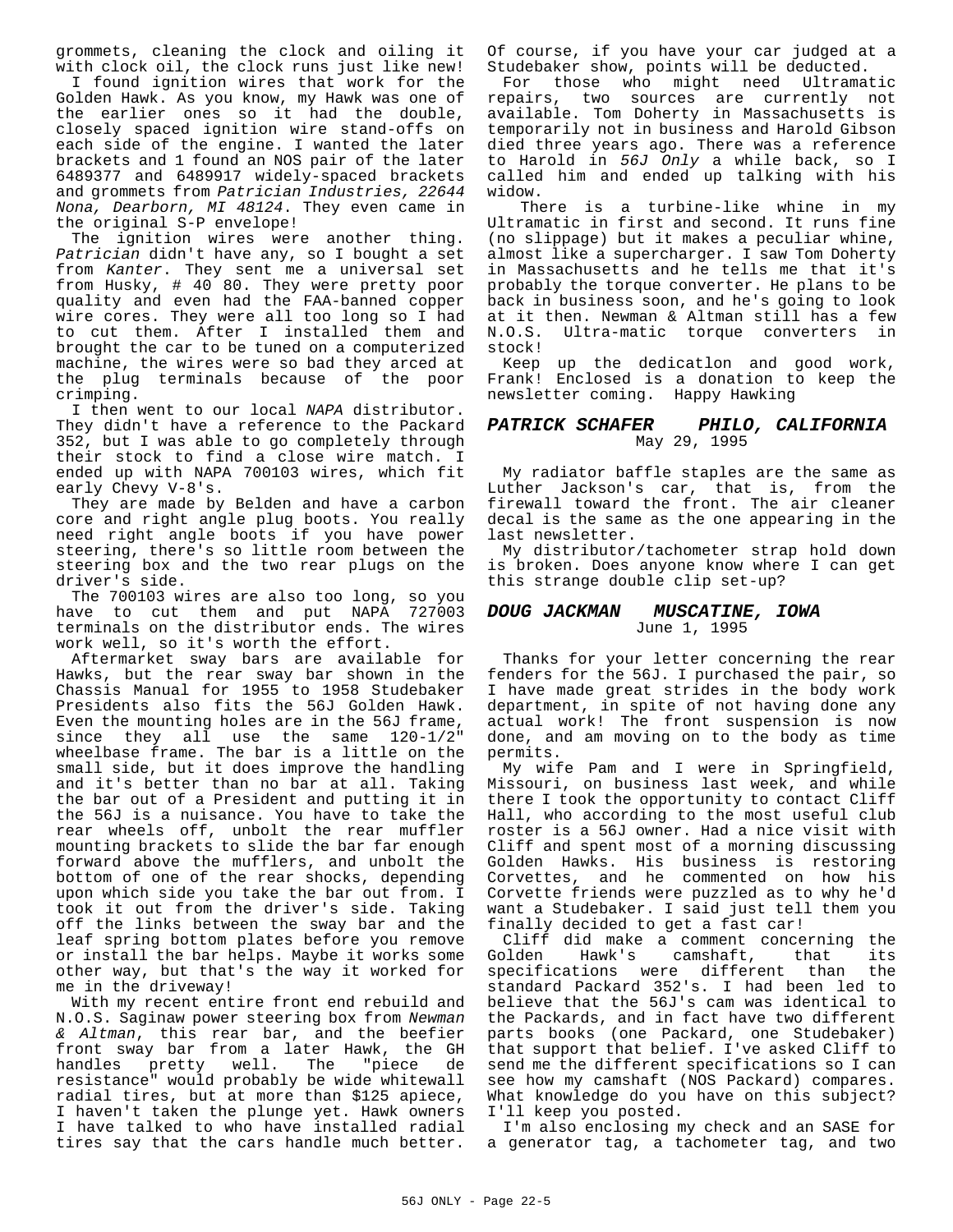Golden Hawk patches. Put the extra towards postage, and thank you!

Pertaining to the questionnaire in the latest (6/95) *56J Only*:

1. My radiator baffle staples are like yours - they go in from the front through the seal and then through the metal. There are twelve staples. The seal itself is roughly<br>1/16" thick, thick,  $2-1/8$ " wide, and<br> $41-1/2$ " long  $41 - 1 / 2$ measured at the inner radius. My metal baffle also has a seal stapled



to the underneath side (see attached sketch) that is 1/16" thick, 1-3/16" wide, and of unknown length due to deterioration (but from the staple location it's at least 17-1/2" long). It's held in place by six staples.

2. Can't be of help on the dipstick, Frank, unless 'rust'' is considered a South Bend color.

3. We've already discussed the air cleaner decal wording in previous correspondence. The only decal I've seen was on the NOS air cleaner I bought from *Packard Farm*, and, while not identical to yours, is very similar.

4. I've never seen the tachometer tag, even on an NOS (in the box) sender I bought at a recent swap meet.

Received word from my plater in Dubuque, lowa, that my bumpers, guards, and valve covers are done. Pam and I will drive up tomorrow morning and retrieve them. By the way, my detailed and quite rigorous engineering calculations show that the chrome valve covers should be good for at least 15 additional horsepower.)

(NOTE: Subsequent letter dated June 8, 1995

I just finished calling Algar Dole (c/o WW Motor Cars) in Broadway, VA (703-896-8243),<br>per the steering wheel restoration the steering wheel restoration information published in the August 1992 issue of *56J Only*, and was told that Mr. Dole is no longer there. He has left that company, and according to the lady I talked to, turned over the steerinq wheel repair business to them.

Unfortunately, the price I was quoted was \$600.00 to \$1,000.00!! I was dragging my feet at \$380.00, but had decided to go ahead and do it, as my steering wheel is really in terrible condition, but I'm afraid this new price is too high for me.

So . . . does anyone know what happened to Mr. Dole? Or more importantly, what happened to the mold he made from your wheel? Does he still have it and is he still in the business?

Any information you could provide would be appreciated, Frank. In the meantime, l'm going to contact some of the outfits advertising in Hemmings, but would rather have Mr. Dole restore my wheel. since you had such good experience with him.

#### *CHARLES HARRISON HOUSTON, TEXAS* June 1, 1995

Thanks for the use of the clock. It helped a lot. Enclosed is a contribution for postage.

The hubcap paint mentioned by Bill Ladroga in the last issue works real well. I found some at a *Super Shop* in Houston.

#### **JOHN TURNER WELCHES, OREGON** June 9, 1995

Answers to questions in the last issue: The staples on the radiator baffle on 6032517 go from the front towards the firewall. As your's do.

There is no sticker on the oil bath air cleaner, worn off with time.

You have the tachometer tag that I had. There is none on my unit.

Doing the work on 6032517 I found the following items have been changed. The transmission drive line is one piece from the overdrive to the rear axle. Gone are the center carrier and assorted fixtures thereon.

The rear axle is a Spicer type 44, however it is of the twin traction (NON SLIP) type. I have not read anywhere if this was an option. If not that also has been changed.

The clicking that I referred to in my last letter, I found to be that the previous owner had not put in the correct type of lubricant for the non slip differential. He had also welded a couple of bolts in place on the case half. This destroyed the plates and friction disc and caused a lot of damage not only to the plates and friction disc but to the cross pins as well. This had caused the pins not to operate in the correct manner, thus destroying the plates and disc.

I am still attempting to get the parts to repair the steering gear. The transmission and differential have been taken care of.

Thanks for the work that you are doing.

#### **BRUCE JAMISON HOUSTON, TEXAS** June 26, 1995

I am thrilled that you have taken the time to put together such a fine resource for my new car. I must admit I had some fear going into the Studebaker realm because of the "you can't get parts" and other myths. now I know better.

Luckily, I came accross this fine car early in my search. I was the 2nd person to answer the classified ad and the 1st to put down some \$\$. After I put down the deposit, about four other people called wanting to see the car, but I was first in line. I got a fabulous deal on it: \$5750.

It has a strong Chevy 350 V8 (1973) and 350 automatic transmission. Not exactly original, but my mechanic is happy. I'm 6' tall and like a lot of leg room, so I had to move the seat back  $4-1/2$ ". I did this by bolting the seat to some flat bar which is bolted to the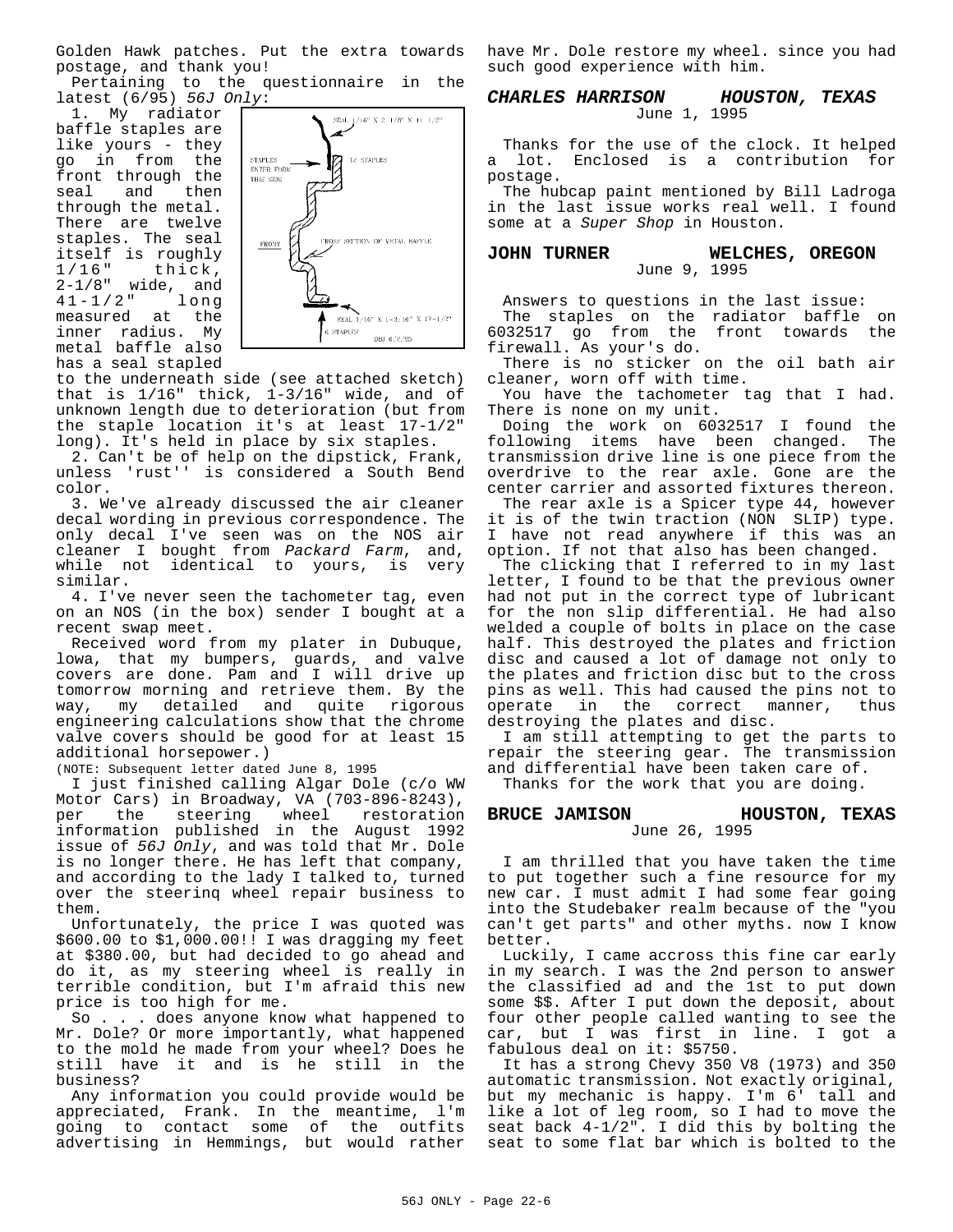original seat holes in the floor. It can be changed back anytime.

I need some help. As you can tell by the photo, the car has a set of rather hot-rod looking tires and rims. I want to switch these out and go with something more original looking. I know the rims I need are 15x5, but where do I get some that will fit and accept the correct hubcaps? Are there rims from other car makes that will work? Finally, how wide a whitewall is correct?

I am thrilled to have this fine car, and I appreciate your help.

#### ROBERT STRAIT **IRWIN, PA.** June 18, 1995

Here are answers to your questionnaire:

The staples on the radiator baffle go from front to rear. My yellow/black air cleaner decal was the same as #3-014 sold by *Studebaker of California*, 1-1/2"x3" which was listed for 1953-55. The tachometer tags are the same as on 2 NOS sending units I have.

After much searching, I found two used generators with green *AUTOLITE* tags showing GJC-7002F. If I put it on the car, the tags read upside down when viewed from the right side of the engine. Is this correct?

The cardboard trunk divider looks like a natural paper color on the trunk side. Is that the way it should be?

I still need a new or good used ultramatic shift indicator dial (#1539769).

#### **STUART HENDERSON GRAND RAPIDS, MI** July 21, 1995

Thanks for the leads. At this time I have yet to act on them as I may have an offer on the 1957 Golden Hawk package.

I went to Dearborn on Friday afternoon. Looked for you but no one had seen you. Just got to view the cars in the Hyatt parking lot. I was somewhat disappointed in the Hawks present. I did like a Jade Green 1961. To be fair, I did not have an opportunity to view cars on display at *Greenfield Village* so I may have missed some well done restorations. But, judging from the ones (Hawks in general) people are not undertaking the thorough restorations I would have hoped for, which may be indicative of the value placed on these cars at this time. I was pleased to find Studebakers from the 1930s nicely done. I hope that enthusiam reaches the 1956-61 Hawks.

Please find photos with numbers of the back corresponding to the following definitions (see note below - Ed). These photos show some of the work undertaken to date. In way of explanation, I started in the late 1980s when cars were being done with every conceivable option and accessory. In the mid 1950s, the 1957 Cadillac Eldorado Brougham was the car for luxury. After compiling an accessory list, I set out to achieve the same level in a Golden Hawk.

I hope you find all this interesting. I restored wooden Chris-Crafts in a small shop for about 8 years, but this is my first car. I want this Hawk to be the Hawk, not for what it was but for what it could have been. I have extended the definition of originality<br>to include 1950s era gadgetry, All include 1950s era gadgetry. All modifications are as close to period correct and Studebaker correct as possible.

In reflection, if I do sell the 1957 package, the next restoration [56J] will be strictly by the "build sheet". I would like to see more articles on authenticity as found in some of the "muscle car" publications. I do appreciate your efforts to this end but would like the "slick" magazines to recognize the role Studebaker played. In researching data on Studebakers, I have developed a greater appreciation for the history of any particular car.

(NOTE: Stuart sent 13 photos of the work he is doing on his car. Unfortunately, I don't have the space or the resources to reproduce photos with good detail. The work Stuart has done is quite extensive and really deserves much better treatment than I can provide in this newsletter.)

#### **ROBERT POTTER ST. PETERSBURG, FL** August 9, 1995

Enclosed find the completed questionnaire which you sent out some time back.

I just got my Golden Hawk out of the paint shop and am busy putting it all back together. What a job! It's been there over a year.

I have received half of my order of my interior from *Phantom Auto Works*. I am satisfied with what I have received except for the mylar.

I called *SMS Auto Fabrics* in Portland, Oregon and they sent me a sample of their mylar, which they say is original. It has the brick pattern, but in my opinion it's not what Rene Hargar (*Phantom*) showed me. He doesn't have the original and can't find anyone to reproduce it!

#### **BRENT HAGEN PORTLAND, OREGON** September 5, 1995

I have a minor correction for your *1956 Studebaker Golden Hawk Parts Catalog*. Page 64, (Starter Switch) 0607-12, part number 6484145 should be 6484185.

(NOTE: I checked the *1953-1958 Chassis Parts Catalog* from which I obtained my information, and it is the same as in my Catalog. However, I think Brent is right. I checked my Packard Parts Catalog and it shows part number 6484145 in the bearing - differential section as a CUP. It shows 6484185 as SOLENOID SWITCH, RUBBER CAP.)

Enclosed is a rear view picture of Bob Thompson's 56J with the \$7.10 each aluminum inner fin hold down moulding. I think they look sharp and they can also be painted to look original.

I was talking to John Erb about 1956 Golden Hawks and I got him to send me a story he told me on the phone.

#### (NOTE: John's story follows:)

*I was a student at Norwich University in Northfield Vermont, 1959-61 and we did visit Sanford Drag Strip on a weekend in the fall of 1960.*

*We drove up in a 1937 Ford V8, 60 Hp. As I recall there was Charles, myself and an upper*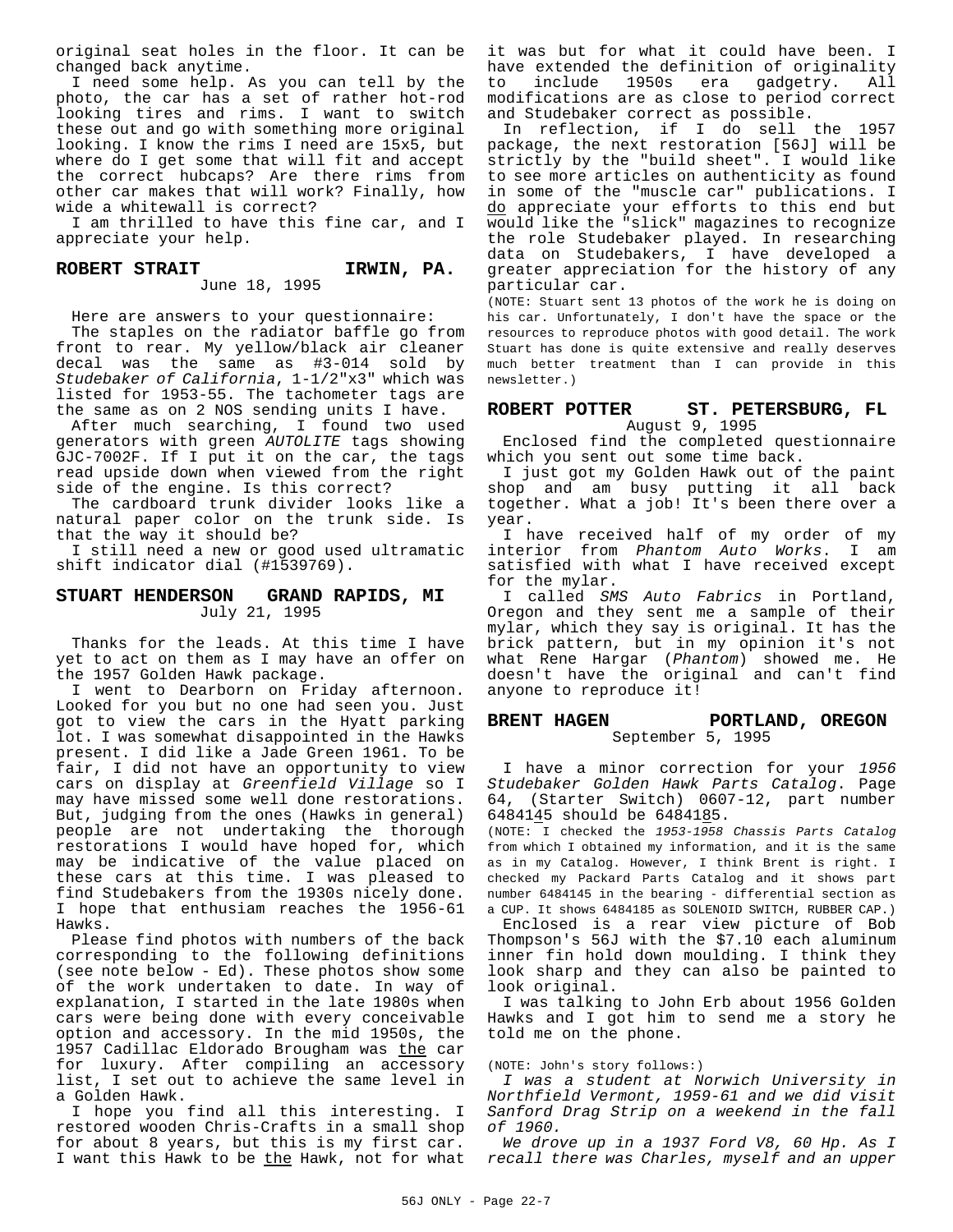*classman who owned the car. It was a long slow drive in the 37, but we made it. Back then the classes were a lot different but I am sure this 1956 Golden Hawk was running stock class and in fact he was S. Stock.*

*The 56 had 2-4 bbl carb set up and it looked 100% factory. Special Iskenderian cam was available from Studebaker dealers and this is why the car was stock class legal. The car turned 101 mph in the 1/4 mile and was the fastest stock at the meet.*

*We were all impressed even though the others with me wanted to see the Fords do well. I guess the air strip drags are closed now and the strips that are open now don't have the excitement of the old days when we were all stupid by todays standards. But, we really had fun.*

#### **GARY CAPWELL SALEM, OREGON** Sept 19, 1995

I'd like to thank you for your helpfulness the other day when I called you. I'd also like to order one of your 56J shop manuals. I have enclosed a check for \$25 as this is the price that I remember being told. Please let me know if there is any additional cost or problems. As I told you the other day my car Ser.# is 6030061 and Body # is 96.

Here is a solution to the problem; the headlight switch doesn't work....the cause being that the hard cardboard isolator plate is warped far enough to prevent the contacts from touching the back of the switch. I removed this isolator plate and traced its outline on an old plastic playing card, then used a paper hole punch to make the contact holes. The result is amazing...like a new switch, but a whole lot cheaper and easier to get. To do this you need to bend the tangs up to remove the back, and do not turn the housing upside down (leave the back facing up). The isolator plate is directly under the back of switch. This is how I spent yesterday evening, as the lights would not work but the dash lights did. The longest time was spent pinpointing the switch as the source of the problem, the solution was simple enough that I plan on doing the same repair to the dash light switch in the near future, as it works, but requires a little jiggling to convince it that you really do want them on!

Well, there I go rattling off again, I'd better let you go so that you can send me that cool book with the picture of (what looks like) my car on the cover. I hope this finds you well, and your Hawk purring like a kitten.

### **HERE WE GROW AGAIN**

Please update your rosters as we welcome the following members. (NOTE: Due to our infrequent printing schedule, I have lost contact with several members who have moved and their post office forwarding order has expired. If you move, please remember me when you send out your change of address forms.)

202 William F. Slusser 4003 N. Angus Fresno, California 93726

203 Bruce K. Jamison 3717 Chevy Chase

Houston, Texas 77019-3011

- 204 Don Wagner 3019 Eastline Yachats, Oregon 97498
- 205 Arthur Hettinger 288 Shartlesville Rd. Bernville, Pa 19506
- 206 William Emerson 200 N Elm St. Northampton, Ma 01060 413-584-4031
- 207 Larry W. Milton 4318 Hyacinth Avenue Baton Rouge, La 70808 504-387-4749
- 208 Rocky Younger 1367 Molalla Avenue Oregon City, OR 97045 503-656-2010
- 209 James Schumaker 2103 Mockingbird Ln Bossier City, LA 71111 318-746-8495
- 210 Dan Parker P.O. Box 788 Bettendorf, Iowa 52772 319-359-1693
- 211 Richard A, Clark 60 Great Brouk Rd. Lebanon, New Hampshire 03766
- 212 David Boboltz 15900 Finegan Dr. Germantown, Maryland 20874
- 213 Debra James 9001 Third St. Lanham, Maryland 20706
- 214 Robert L. Weber 1025 Green Acres N.W. Albany, Oregon 97321 503-726-7367
- 215 Dan E. Wendel 1021 N. U.S. Hwy 287 Fort Collins, CO 80524 970-483-5826
- 216 Gary Capwell 698 Thompson Avenue N.E. Salem, Oregon 97301
- 217 Dale Rossman 15882 Taylor Road West Olive, MI 49460 616-846-1172
- 218 Keith Gross 309 Anita Drive Holbrook, AZ 86025

## *WHEEL ESTATE FOR SALE*

Due to our infrequent printing schedule, many ads may be quite old. The only way I know if an item is bought or sold is if one of the parties reports the transaction.

**1956 Golden Hawk**; serial #6031413, tinted glass, automatic, PS, PB, backup lights, seat belts, an air conditioner installed in trunk with ducts in front of rear window; also a rare continental extension kit has been installed. This car is complete and original, nothing has been done to it. The car does need to be restored to be perfect or to whatever level of restoration you may desire. I am now taking bids. I will sell the car to the highest bidder over \$5500. Terrell Goodspeed, 3735 SE Military Dr., San Antonio TX 78223 or 210-337-2018, 210-337-6371.

**1956 GOLDEN HAWK**, 500 CID Cadillac V-8 with Turbo 400 transmission. Red/White exterior with red valour interior. \$9,000 OBO. Jim Horton, 506 Rosebud Lane, Neptune Beach Fl 32266, 904-354-5925 (work) 904-241-8752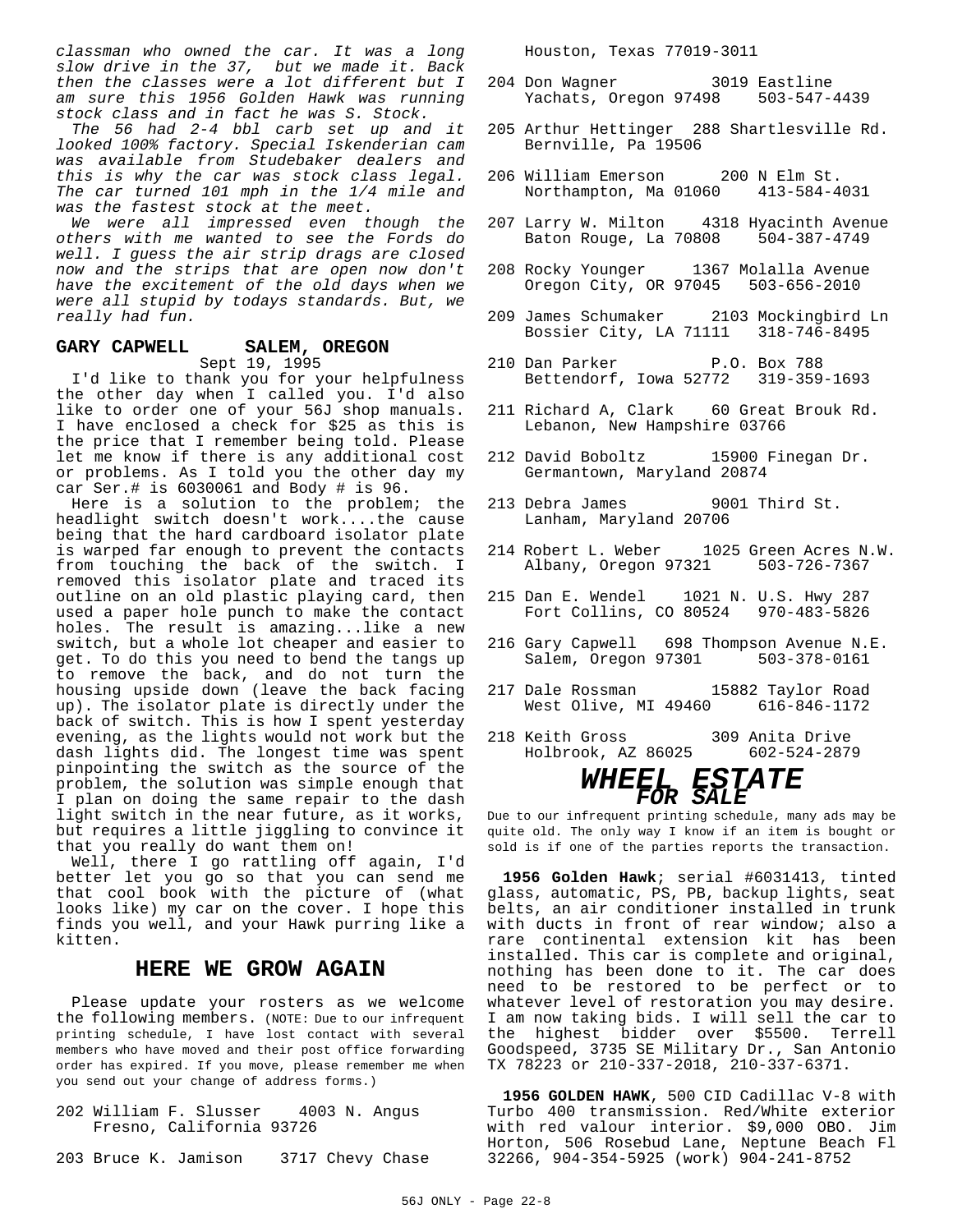**1956 SKY HAWK** parts car with Golden Hawk fins and check mark moldings. Car is complete except for the engine. It has all glass and trim and has a 289' crank, \$300 or I will<br>trade for any 1912-1914 era Flanders trade for any 1912-1914 era Flanders literature. Nick Uhl, Oak Hill Recycling Center, 131 So. U.S. #1, P.O. Box 439, Oak Hill, Florida 32759, 904-345-3049.

Continental Wheel Kit for 1956 Golden Hawk, will fit other Hawks. Bill Ladroga, 60 Ft. Sumpter Dr., Holden, Ma 01520-2605, 508-829- 9018.

I (non 56J owner) have a tach sender armature for the 56J (different from other Studebakers) that needs a home. It appears NOS. I bought it for my tach sender and discovered it was for the 56J. Dennis Day, 2501 Blue Ridge Dr. NE, Cedar Rapids, Iowa 52402, 319-364-7718.

Leather hood hold down belts Save those hoods! Still \$25.00. Transmission dip stick gaskets, free with SASE. Brent Hagen 6220 S. E. 55th Portland, Oregon 97206-6800

**8x10 color prints** of 1956 Golden Hawks, 7 different shots from (almost) 40 year old negatives. Due to their age, some fading has occurred. \$7.00 each (minimum order of four). Richard Quinn 20026 S. Wolf Road Mokena, Il. 60448

**NEW & USED** Studebaker & Packard parts. Mechanical, electrical, & trim. Large stock of Packard engine/transmission parts. Stephen Allen's Auto, 529 N. W. 58th Street, Gainesville, Florida 32607, 904-454-7200, 800-532-1236 (orders only please)

#### *WANTED*

Wanted: 1956 Golden Hawk, prefer one that is the Gold/White combination. Bob Lehman, 8940 Parkland Dr, El Paso, Texas 79925 Tel. 915-591-4020

Long time Studebaker owner wants a #1-2 rust free car 56J 3 speed/OD, prefer 374" Caribbean w/2-4 bbls. Pay a fair cash price and promise to give your pride and joy a good home and regular exercise. Jack Vines, 3227 East 28th Avenue, Spokane, Wa 99223, 509-535- 8610.

Wanted, 1956 Golden Hawk, send info with description and price to Richard Langlotz, 4384 Adrian Road, Cleveland, Ohio 44121, 216-382-1432.

Wanted, 1956 Golden Hawk, rust free original. Al Van Skaik, 2401 N. 35th St, Tampa Fl 33605, 813-247-6858, or 813-962-0054 (Fax).

Wanted: clips for tachometer sending unit which hold the distributor cap to the base. Patrick Schafer, 7000 Signal, Philo, Ca 95466, 707-895-3722.

Wanted: New or good used shift indicator dial for ultramatic, part # 1539769. Robert Strait, 631 Susan Dr., Irwin, Pa. 15642, 412- 863-1087.

Wanted: Interior door panel stainless trim. Bill Ladroga, 60 Ft. Sumpter Dr., Holden, Ma 01520-2605, 508-829-9018.

## **56J CLUB ITEMS**

#### **1956 STUDEBAKER GOLDEN HAWK PARTS CATALOG.**

 Taken from the 1953-58 Body Parts and the 1955-58 Chassis<br>Parts Catalogs, Catalog Parts Catalogs, contains only 1956 Golden Hawk parts and illustrations. 320<br>pages of specifications, specifications, illustrations, parts lists, alphabetic index, numeric index, plus separate lists for service bulletins, utility items, and accessory codes. The complete catalog is 3 hole



punched and comes in a loose leaf folder with a color cover insert \$25.00.

#### **DECALS**

| Air cleaner/oil bath , yellow/black \$ 4.00 |          |
|---------------------------------------------|----------|
| ea.<br>Oil filler Cap, black w/buff<br>ea.  | \$3.00   |
| Oil filter, red/black/gold                  | \$4.50   |
| ea.<br>W/Washer Motor, blue/chrome<br>ea.   | \$4.00   |
| <b>Valve cover</b> , red/yellow (2 rgd)     | \$16.00  |
| pr.<br>[Complete set (6 decals)             | \$29.00] |

**TAGS Generator field terminal tag**, red \$ 1.50 ea. **Tachometer sending unit tag**, red \$ 3.00 ea.

**PATCH** 4-1/2" x 2-1/2" *1956 STUDEBAKER GOLDEN HAWK OWNERS REGISTER*. The official patch of our club. Can be sewn or glued to a cap or shirt. Red on white background. \$3.50 + SASE.



*Please include a SASE with your order, (unless you order valve cover decals or a catalog)*.

> Frank Ambrogio 1025 Nodding Pines Way Casselberry, Florida 32707

# **CLUB ROSTERS**

Since our group has grown so large, printing the roster in *56J ONLY* is not always practical. Current rosters are available anytime by sending me a business size SASE with your request.